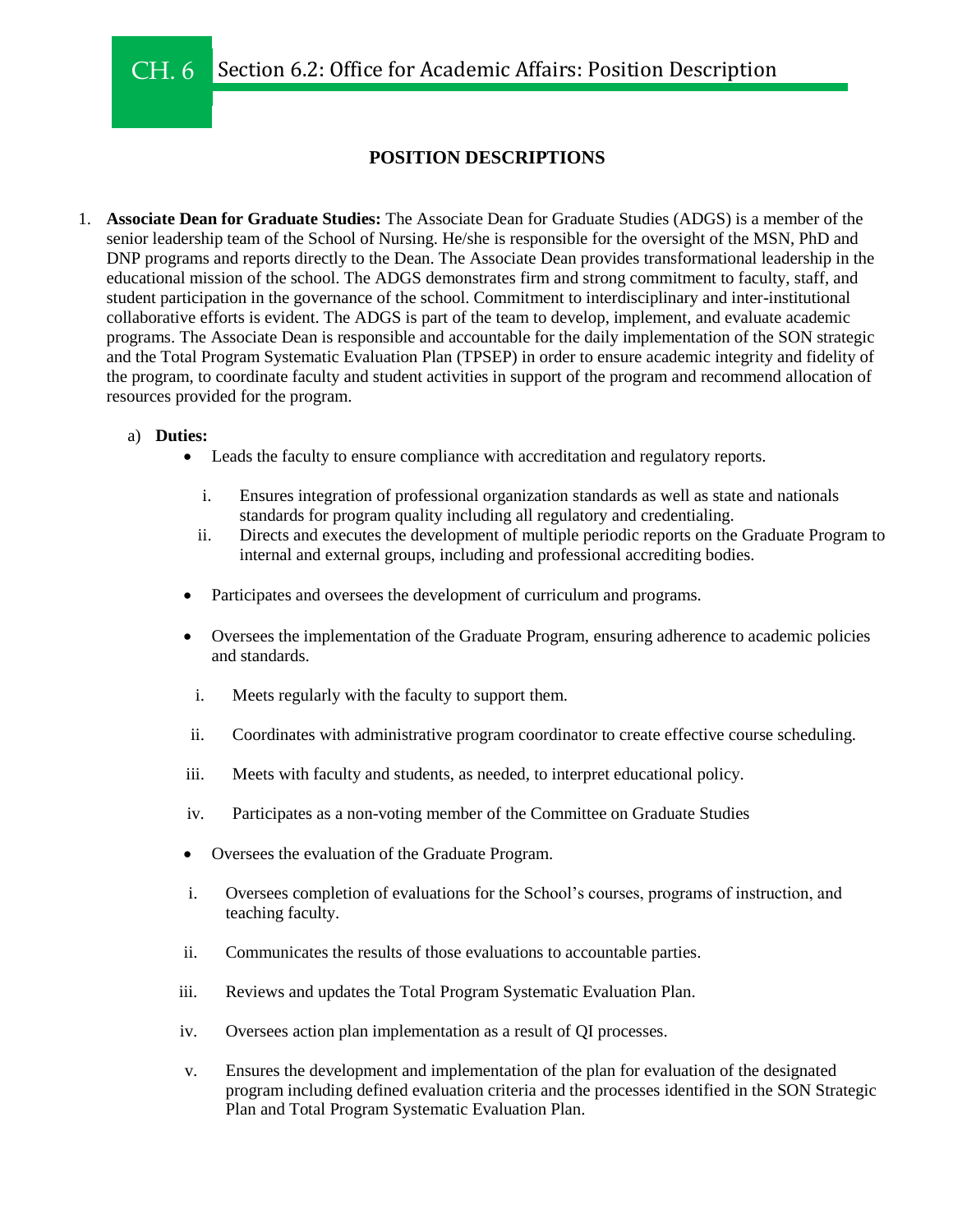#### Section 6.2: Office for Academic Affairs: Position Description CH. 6

- vi. Ensures ongoing program improvements based on evaluation results and emerging trends in nursing education and healthcare delivery.
- Responsible for resources development and allocation in support of the Graduate Program. Seeks financial resources to accomplish academic mission.
	- i. Assists in developing the School's strategic agenda, particularly related to the Graduate Program.
	- ii. Contribute to the development of faculty as effective teachers
- Implements curricular innovations with faculty and other constituents as appropriate
- Fosters academic partnerships and works with faculty, staff, and clinical agency liaisons to monitor semester scheduling for accuracy, clinical placements, and course sequencing consistent with national standards.
	- i. Works with appropriate persons at clinical agencies to ensure students' learning experiences are congruent with best practices.
- Works closely with the Office of Admissions and Student Services to increase student access to education within the program by facilitating best evidence used for developing admission criteria and participating in recruitment activities.
	- i. Fosters a diverse student body inclusive of the review of applicants and student files for course placements and verification of course equivalencies for the Graduate Program.
	- ii. Provides input to the Associate Dean for Admissions and Student Services in setting annual program enrollment targets for new admissions.
	- iii. Projects trends in student enrollment, progression, and graduation for the Graduate Program and communicates to the SON Executive Team.
	- iv. Works closely with the Student Success Center to enhance student achievement.
- Provides input into the development of an annual budget to the Director of Academic Programs to facilitate programmatic goals.
- Facilitates appropriate advisor/mentor matches as needed.
- Facilitates the students' academic grievance process.
- Represents the SON and the Graduate Program at internal and external entities.
	- i. Assigns faculty and collaborates with Vice Deans.

## a) **Qualifications:**

• Oualified candidates will be doctorally-prepared, eligible for appointment in the senior ranks, have a history of experience in nursing education and progressive leadership responsibility in academic administration and history of productivity in nursing scholarship.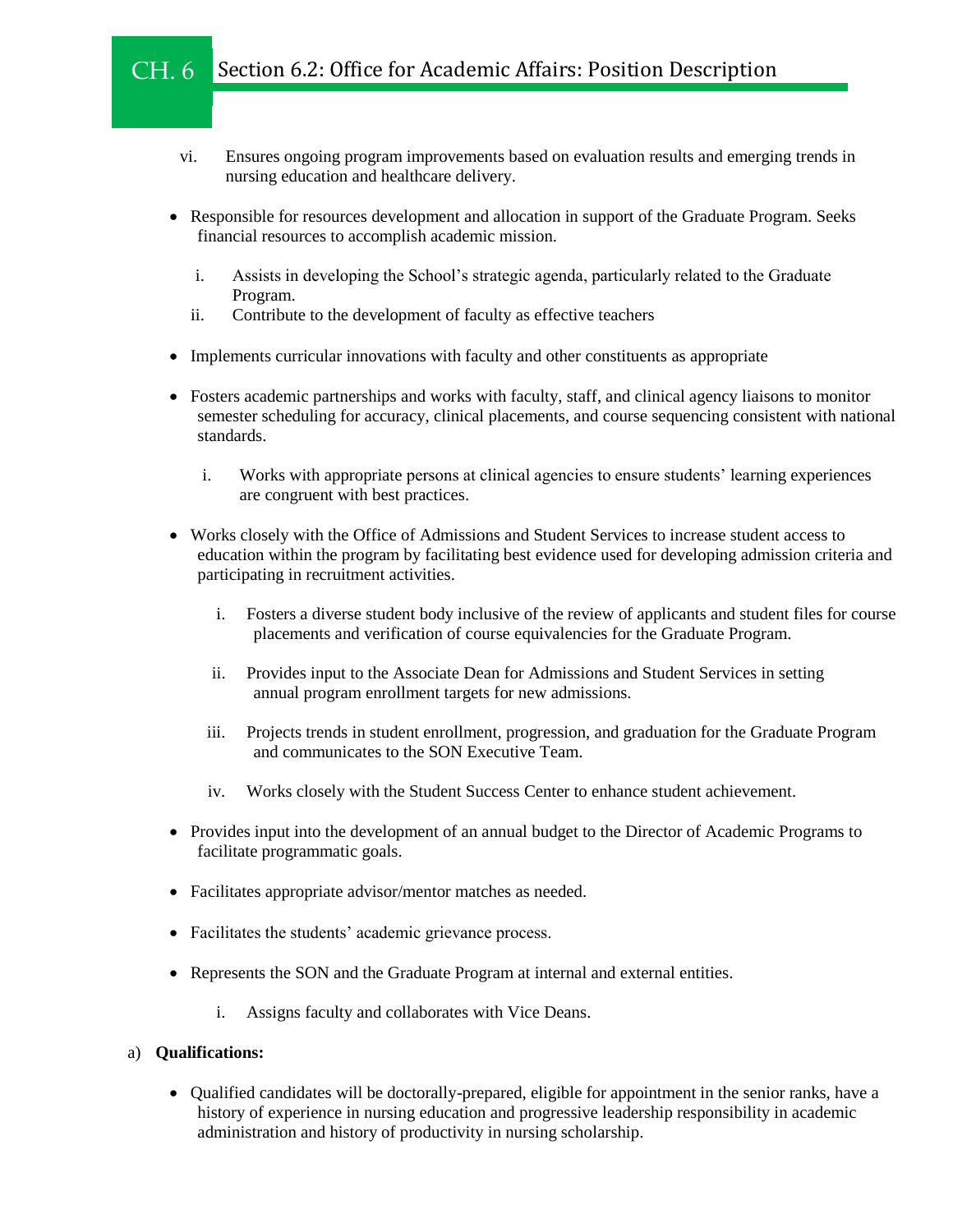- 2. **Associate Dean for Undergraduate Studies:** The Associate Dean for Undergraduate Studies (ADUS) is a member of the senior leadership team of the School of Nursing. He/she is responsible for the oversight of the BSN program and reports directly to the Dean. The Associate Dean provides transformational leadership in the educational mission of the school. The ADUS demonstrates firm and strong commitment to faculty, staff, and student participation in the governance of the school. Commitment to interdisciplinary and interinstitutional collaborative efforts is evident. The ADUS is part of the team to develop, implement, and evaluate academic programs. The Associate Dean is responsible and accountable for the daily implementation of the SON strategic and the Total Program Systematic Evaluation Plan (TPSEP) in order to ensure academic integrity and fidelity of the program, to coordinate faculty and student activities in support of the program and recommend allocation of resources provided for the program.
	- a) **Duties:**
		- Leads the faculty to ensure compliance with accreditation and regulatory reports.
			- i. Ensures integration of professional organization standards as well as state and national standards for program quality including all regulatory and credentialing requirements.
			- ii. Directs and executes the development of multiple periodic reports on the Undergraduate Program to internal and external groups, including the regional and professional accrediting bodies.
		- Participates and oversees the development of curriculum and programs.
		- Implements curricular innovations with faculty and other constituents as appropriate.
		- Oversee the implementation of the Undergraduate Program, ensuring adherence to academic policies and standards.
			- i. Meets regularly with the faculty to support them.
			- ii. Coordinates with administrative program coordinator to create effective course scheduling.
			- iii. Meets with faculty and students, as needed, to interpret educational policy.
			- iv. Participates as a non-voting member of the Committee on Undergraduate Studies.
		- Oversee the evaluation of the Undergraduate Program.
			- i. Oversees completion of evaluations for the School's courses, programs of instruction, and teaching faculty.
			- ii. Communicates the results of those evaluations to accountable parties.
			- iii. Reviews and updates the Total Program Systematic Evaluation Plan.
			- iv. Oversees action plan implementation as a result of QI processes.
			- v. Ensures the development and implementation of the plan for evaluation of the designated program including defined evaluation criteria and the processes identified in the SON Strategic Plan and Total Program Systematic Evaluation Plan.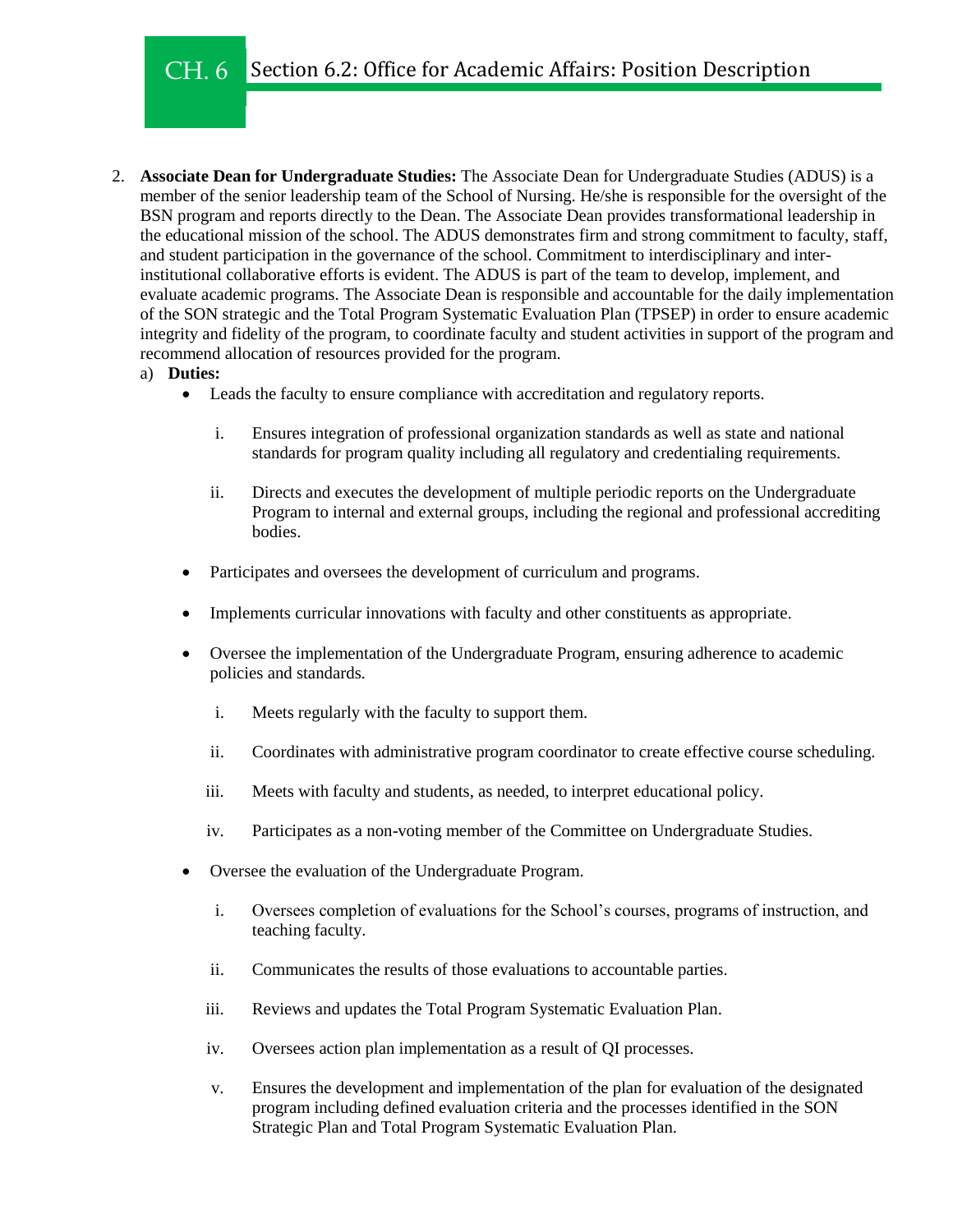- vi. Ensures ongoing program improvements based on evaluation results and emerging trends in nursing education and healthcare delivery.
- Responsible for resources development and allocation in support of the Undergraduate Program. Seeks financial resources to accomplish academic mission.
	- i. Assists in developing the School's strategic agenda, particularly related to the Undergraduate Program.
	- ii. Contribute to the development of faculty as effective teachers.
- Fosters academic partnerships and works with faculty, staff, and clinical agency liaisons to monitor semester scheduling for accuracy, clinical placements, and course sequencing consistent with national standards.
	- i. Works with appropriate persons at clinical agencies to ensure students' learning experiences are congruent with best practices.
- Works closely with the Office of Admissions and Student Services to increase student access to education within the program by facilitating best evidence used for developing admission criteria and participating in recruitment activities.
	- i. Fosters a diverse student body inclusive of the review of applicants and student files for course placements and verification of course equivalencies for the Undergraduate Program.
	- ii. Provides input to the Associate Dean for Admissions and Student Services in setting annual program enrollment targets for new admissions.
	- iii. Projects trends in student enrollment, progression, and graduation for the Undergraduate Program and communicates to the SON Executive Team.
	- iv. Works closely with the Student Success Center to enhance student achievement.
- Provides input into the development of an annual budget to the Director of Academic Programs to facilitate programmatic goals.
- Facilitates appropriate advisor/mentor matches as needed.
- Facilitates the students' academic grievance process.
- Represents the SON and the Undergraduate Program at internal and external entities.
- Assigns faculty and seeks consultation with Vice Deans.

#### b) **Qualifications:**

 Qualified candidates will be doctorally-prepared, eligible for appointment in the senior ranks, have a history of experience in nursing education and progressive leadership responsibility in academic administration and history of productivity in nursing scholarship.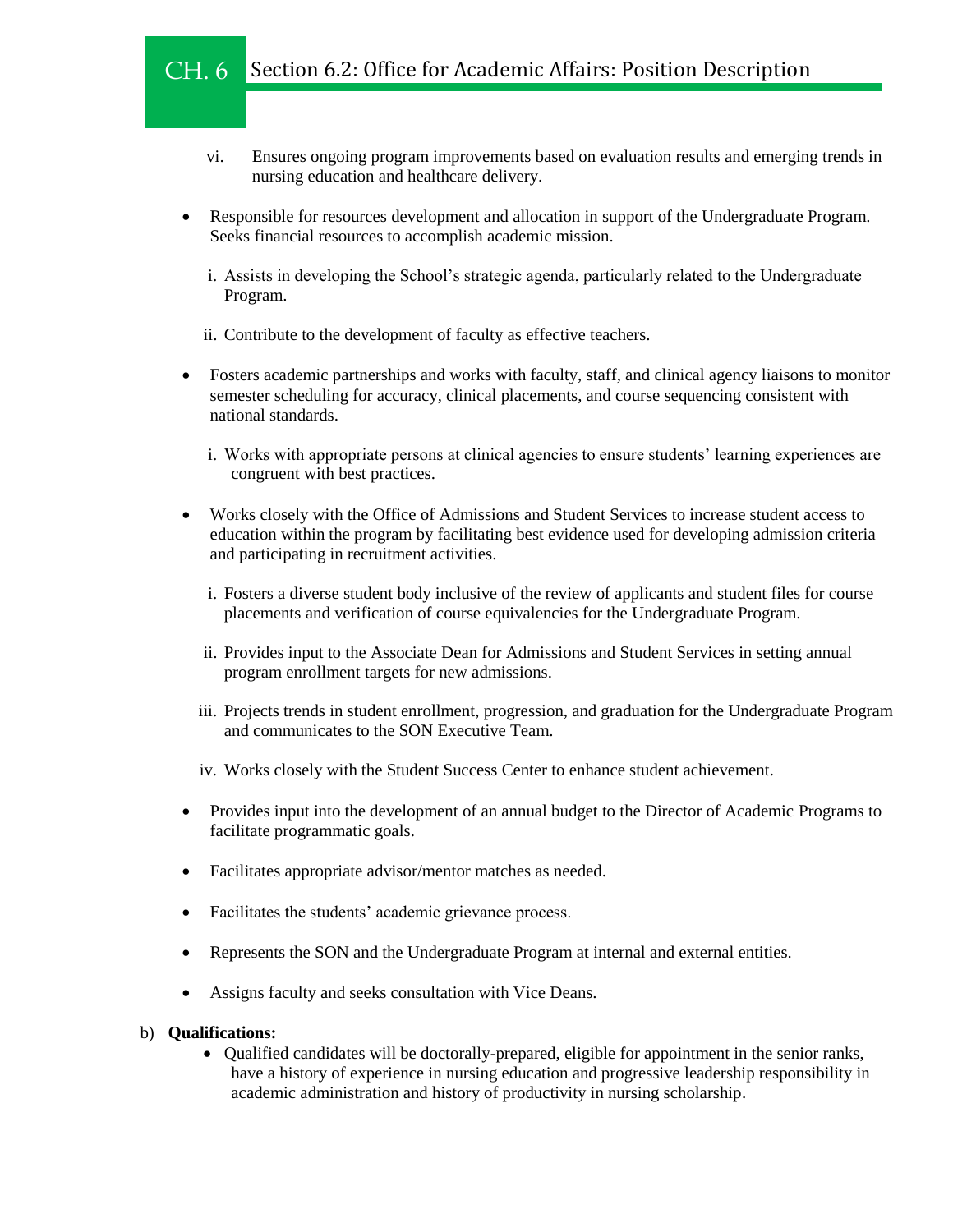#### Section 6.2: Office for Academic Affairs: Position Description CH. 6

3. **Director, Academic Programs –** The Director, Academic Programs is a member of the senior leadership team of the School of Nursing. HE/SHE manages the OAA and supervises office staff. The Director participates in the development and maintenance of program curricula. The Director also plans and oversees program budget.

## b) **Duties:**

- Oversees the day-to-day operations of the OAA.
- Provides leadership, management, supervision and oversight for the OAA and related clinical education.
- Coordinates with the Associate Deans for Undergraduate and Graduate Studies to develop, implement, and evaluate reporting and accreditation reports.
- Provides Associate Deans and Faculty with curriculum development, implementation, and evaluation activities.
- Collaborates with Associate Deans for Undergraduate, Graduate Studies, and Associate Dean for Admissions and Student Services to implement policies and procedures.
- Designs, executes, and ensures effectiveness of internal controls which assure effective work center operations, assets are safeguarded, financial information is reliable, and ensure compliance reporting is accomplished.
- Interviews, selects and trains employees; setting hours of work, and appraising the productivity and efficiency of the employees, handling complaints and grievances.
- Performs office accounting, to include purchases, reconciliations, and office staff timesheets.
- Conducts annual inventory for OAA equipment. Ensure property removal permits are completed in a timely manner.
- Participates as non-voting member of Faculty Council.
- Participates in SON Executive Council.

## c) **Qualifications**

• Bachelor's Degree in Business Administration, health education, public health, community health, or related field with seven years of job related experience in selected subject area.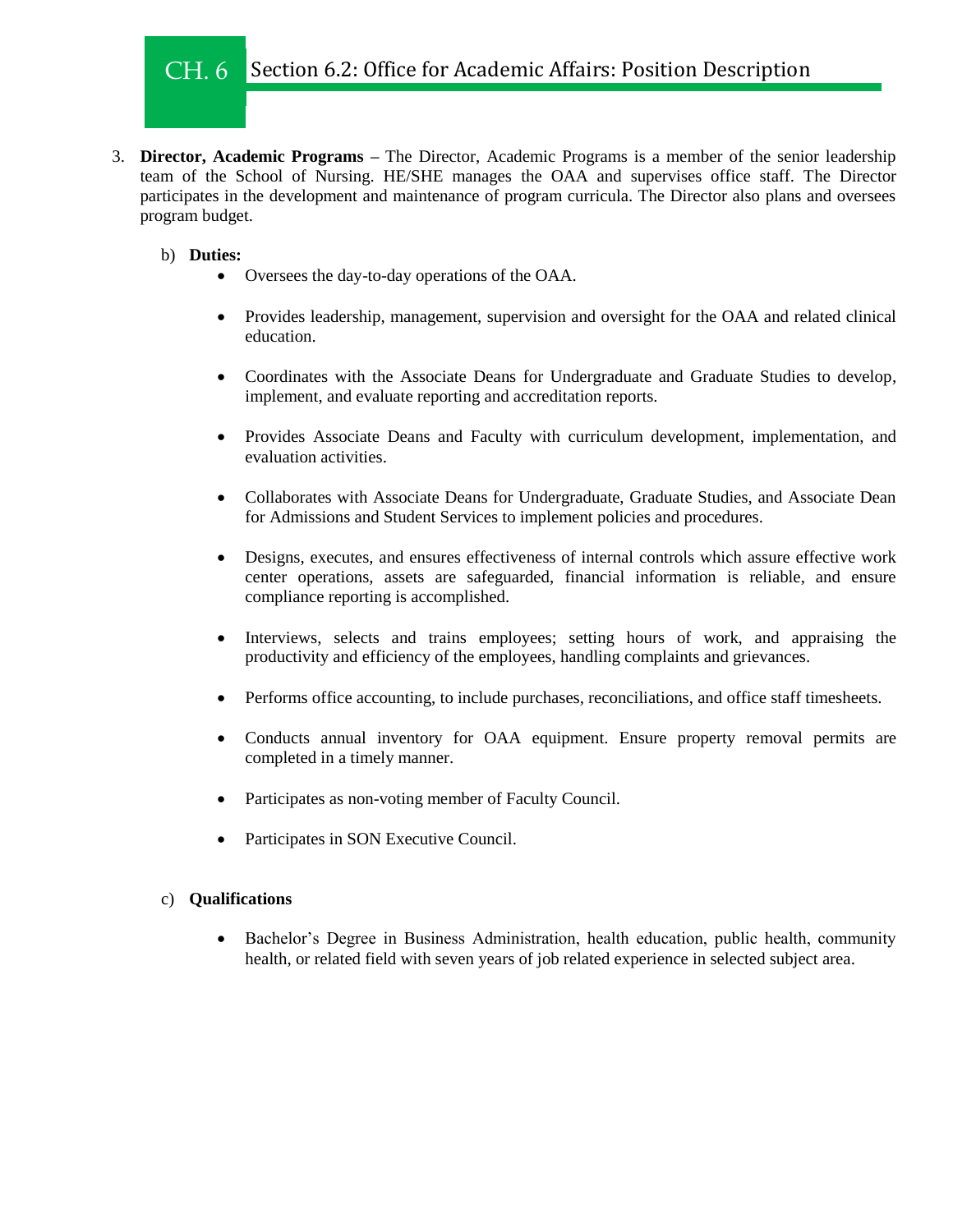## 4. **Director, Academic Assessment and Compliance**

## a) **Duties:**

- Executes and administers the research, collection, and verification of data that is used by the executive management team for long-range planning decisions.
- Coordinates and submits all substantive change notifications and/or approvals for SON programs with CCNE, Board of Nursing, UT System, THECB, and SACSCOC.
- Tracks status of all accreditation reports, substantive change notifications and approvals.
- Maintain accreditation program data and files. Coordinate with the Dean, Associate Deans, Vice-Deans, faculty and staff to ensure collection of assessment data and facilitate the use of data for improvement and in the successful integration of data analysis and strategic planning.
- Plan, organize and facilitate visits and reviews by external regulators for the SON and its programs. Participate in institutional, school, advisory, and program/institutional committee meetings, campus activities, and represent the SON across the institution.

## **b) Qualifications**

 Master's Degree in related field, with eight years of progressively responsible experience in college and university institutional research.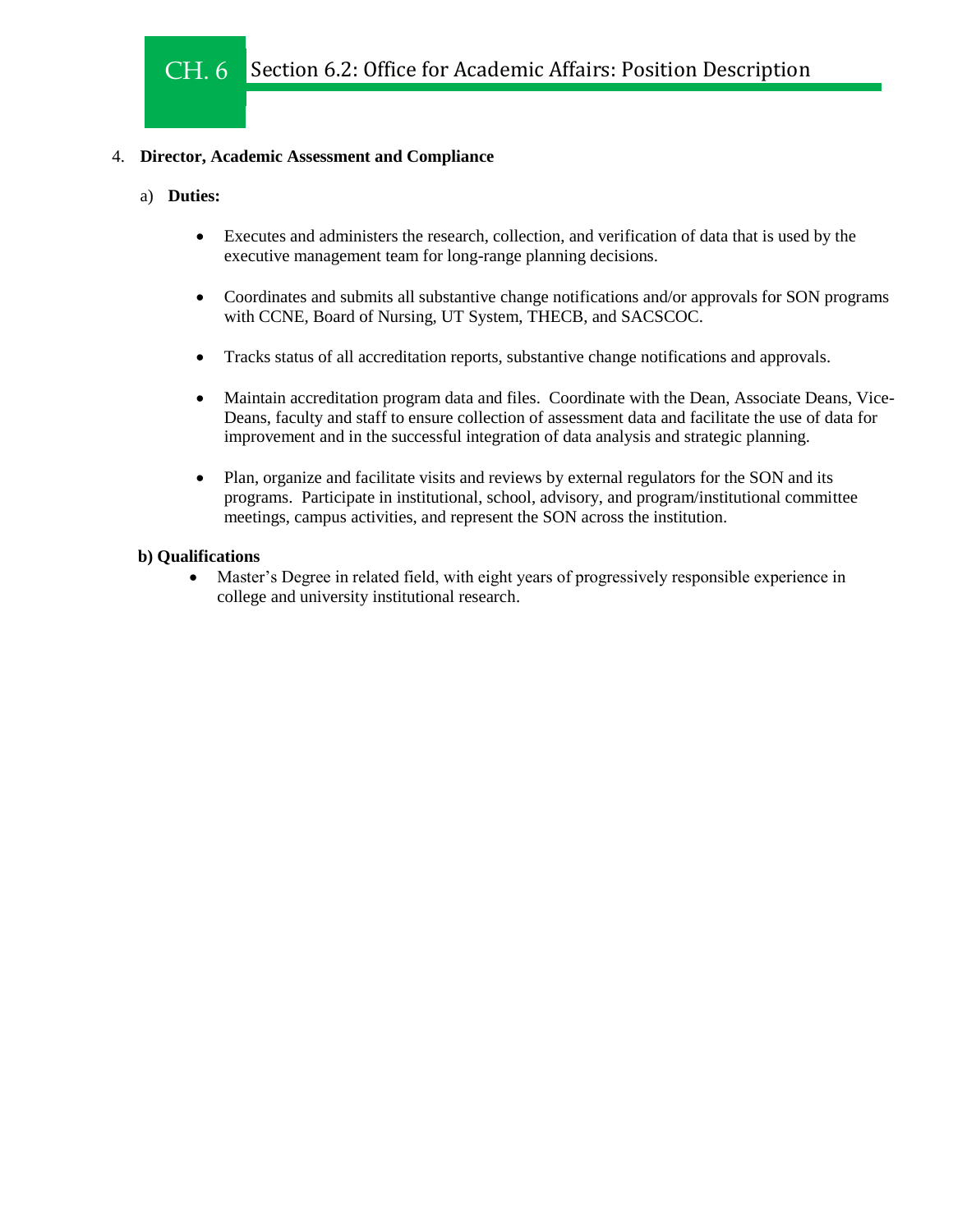## 5. **Evaluation Specialist**

- a) **Duties:**
	- Manage and launch semester course evaluations and exit and alumni surveys. Provide orientation to students and staff regarding the course evaluations.
	- Maintains records of student's demographic, course evaluations, learning outcomes, employment status, pass rates and certification rates.
	- Gathers data, creates tables, and charts to provide for surveys and reports to appropriate agencies both external and internal.
	- Works closely with Director, Academic Assessment and Compliance to provide assistance and data for reports.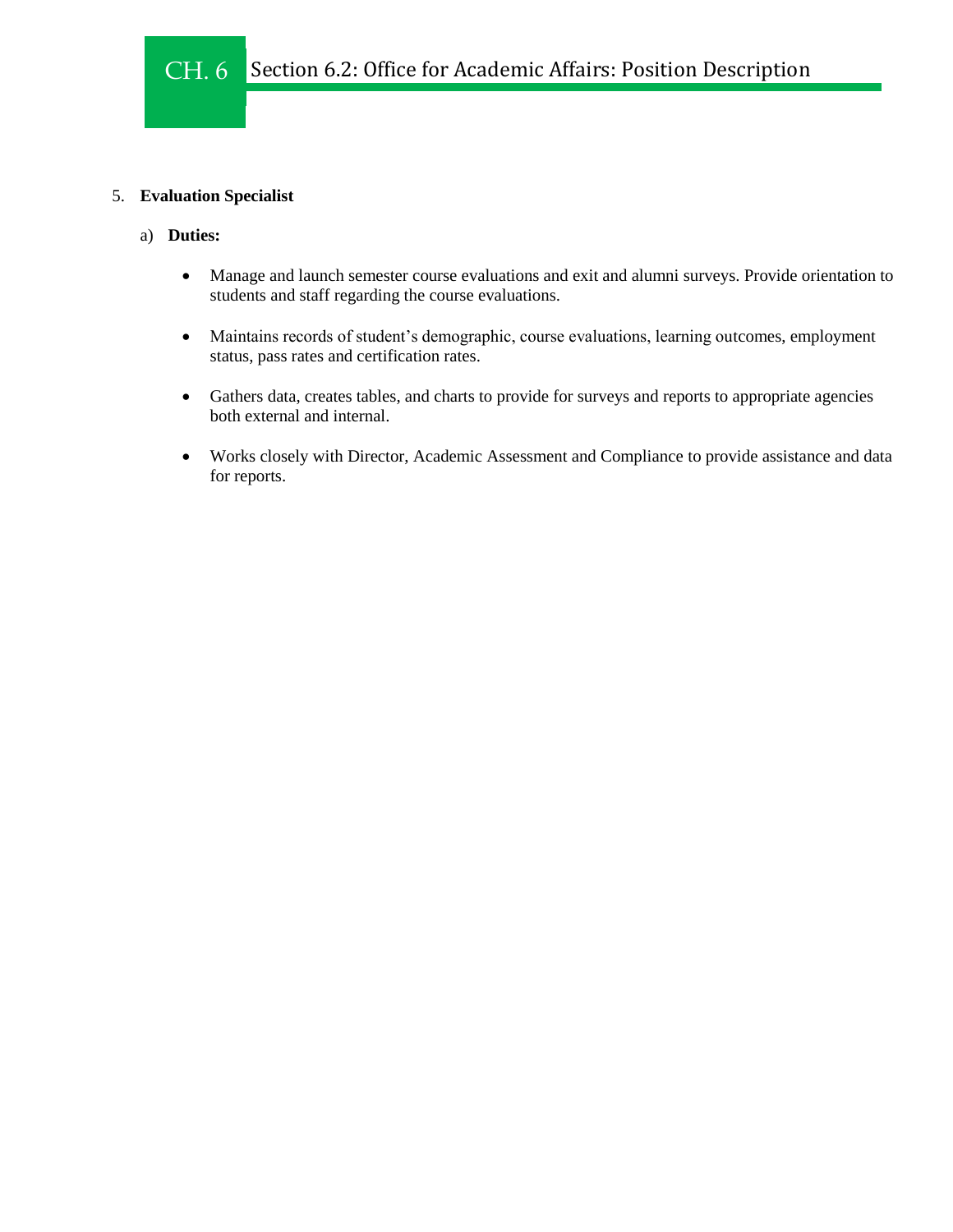## 6. **Administrative Assistant-Senior**

- a) **Duties:**
	- Greets individuals in person and on telephone, for the Office for Academic Affairs.
	- Prepares requisitions for supplies and travel sponsored by Office for Academic Affairs.
	- Prepares undergraduate letters for Dean's List each semester.
	- Provides support for the SON Simulation Advisory Council as assigned minute taker.
	- Distribution of the SON mail on a rotating basis.
	- Prepare new student electronic files.

## b) **Qualifications:**

 Associate degree with five years' experience, or high school diploma or GED with seven years related experience.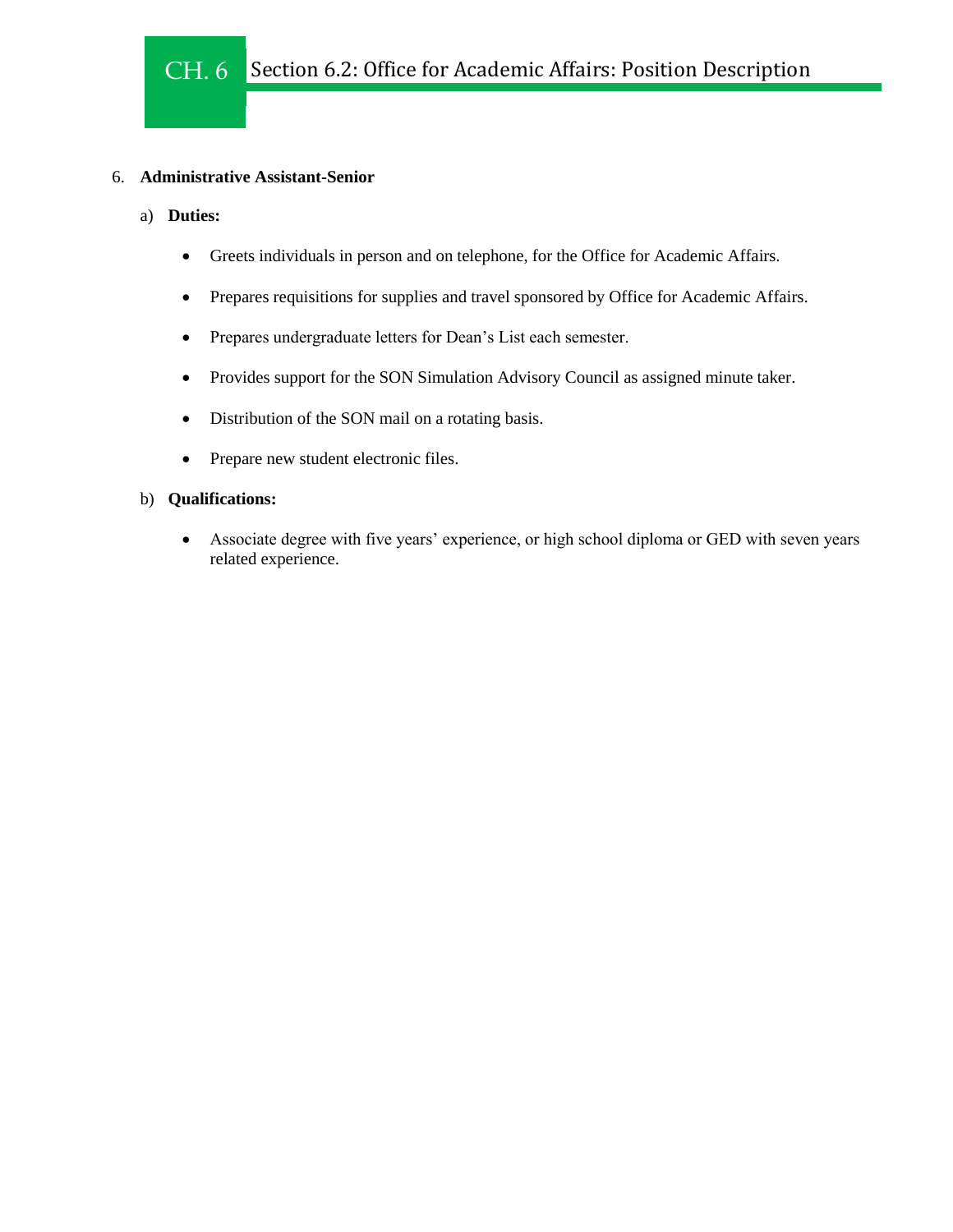## 7. **Program Coordinators**

## a) **Duties:**

- Coordination and advisement of students regarding their program plans and degree requirements, utilizing data files and spreadsheets, and provide assistance with academic progression and graduation activities.
- Update and maintain student handbook, preceptor handbook, and assist with catalog revisions.
- Data entry, maintain student files, and provide support and manage multiple platforms utilized by the SON.
- Process affidavits for eligibility to sit for licensure and certification examinations.
- Provide support for the SON COUS and COGS committees as assigned minute takers. Assist the Associate Deans for Undergraduate and Graduate Studies.
- Maintain and update course schedules.
- Assisting in proctoring process.
- Maintain syllabus tool.
- Manage requests for academic room scheduling.

## **b) Qualifications:**

Bachelor's degree in Education, or related field, with three years of related experience.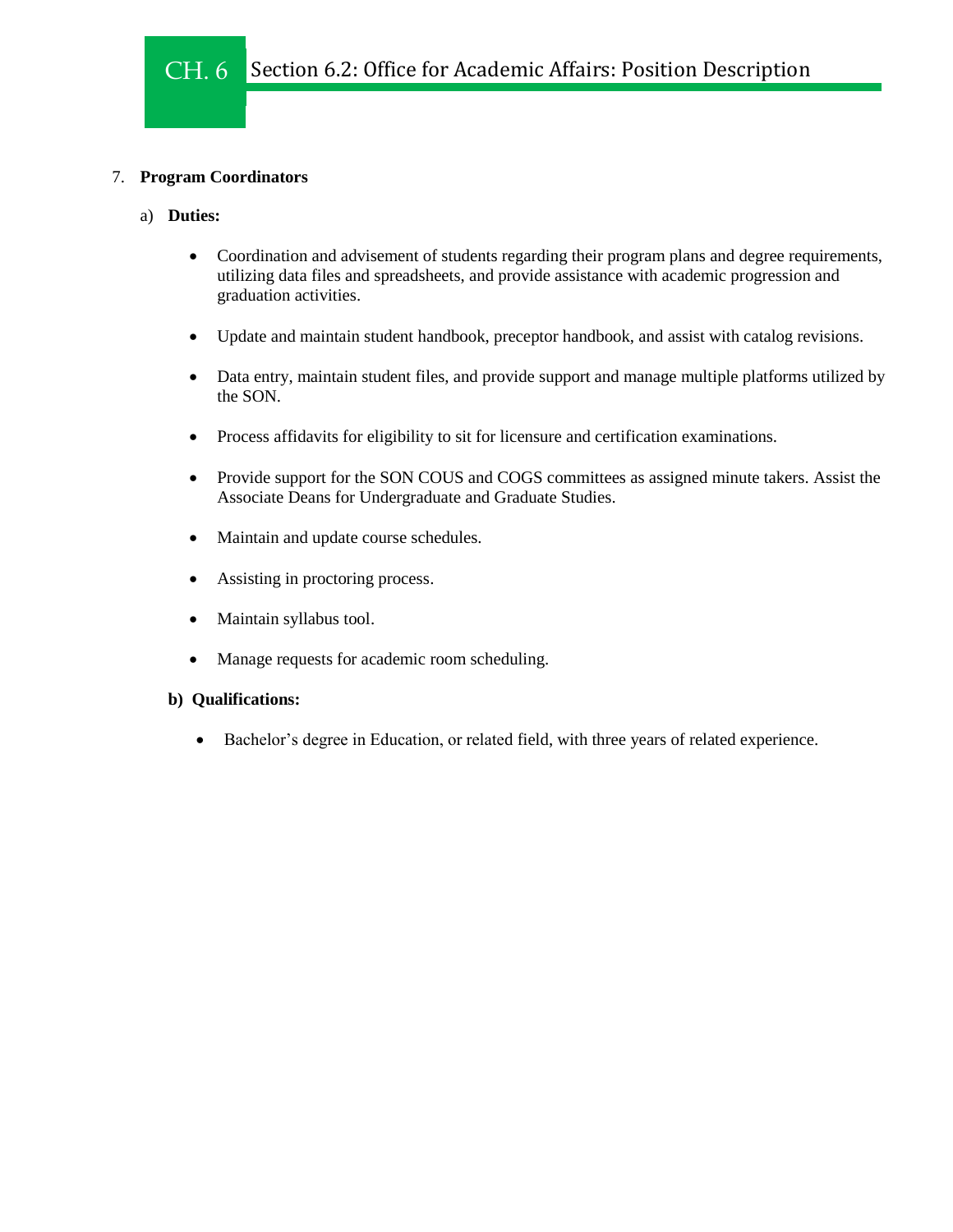## 8. **Clinical Liaisons**

## a) **Duties:**

- Coordinates clinical placements for SON UG and GRAD students in clinical courses.
- Coordinates memorandum of understanding contracts with each clinical agency, individual preceptors, and health care providers.
- Assures compliance with State, Federal and Local regulations. Presents a plan of clinical experiences to each clinical agency for each student placement.
- Coordinates communication with all clinical providers. Seeks leads for new clinical placement and assess new clinical placement opportunities.

## b) **Qualifications:**

 Bachelor's degree in Nursing, with two years of professional nursing experience, and a current Texas RN license.